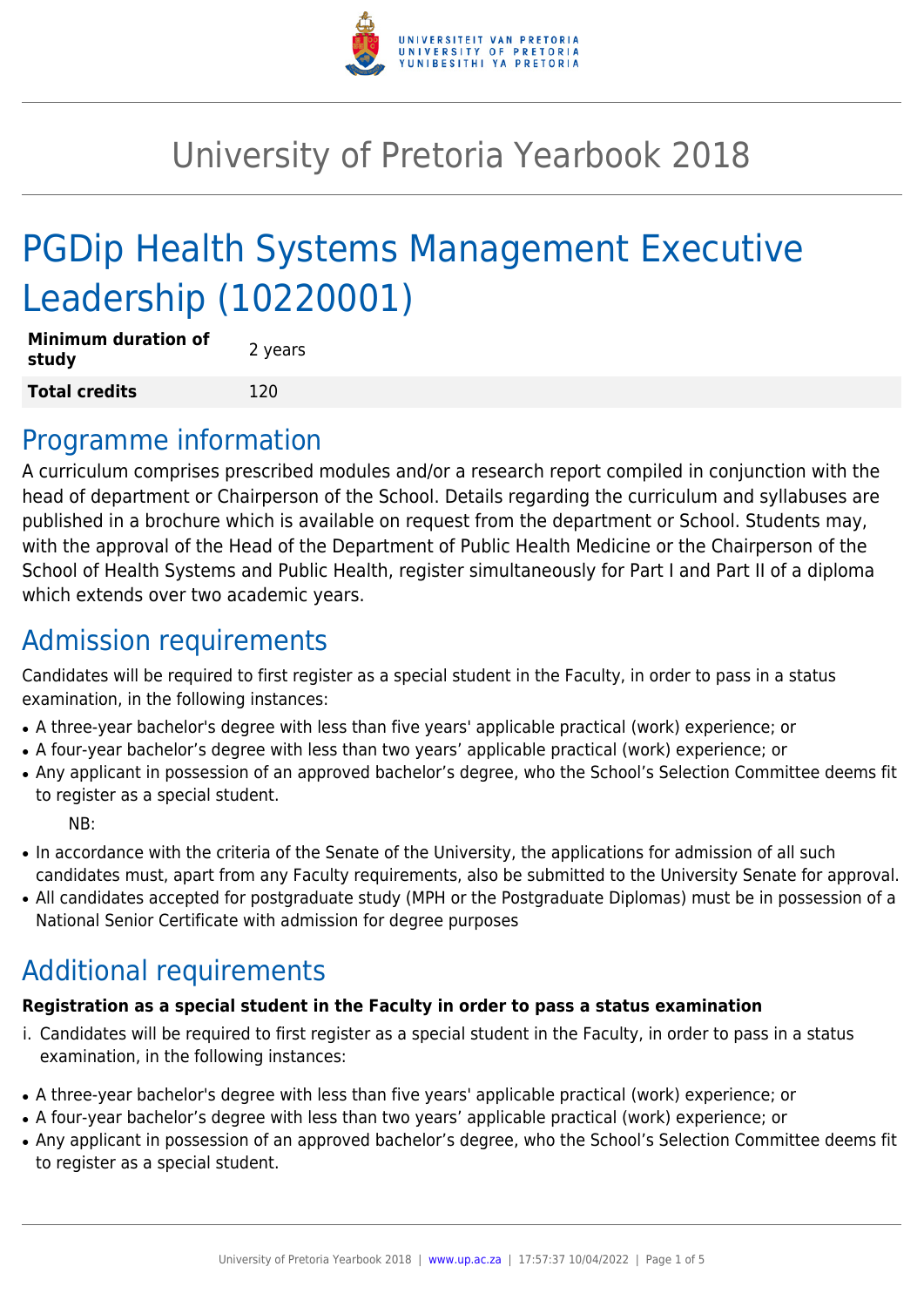

#### **NB**:

In accordance with the criteria of the Senate of the University, the applications for admission of all such candidates must, apart from any Faculty requirements, also be submitted to the University Senate for approval. All candidates accepted for postgraduate study (MPH or the Postgraduate Diplomas) must be in possession of a National Senior Certificate with admission for degree purposes.

#### ii. **Pass requirements for the status examination**

- At least 60% must be obtained in the status examination.
- The status examination will be written in June.
- iii. The application of a student who has passed the status examination must be submitted to the Senate of the University for approval. Successful students may then enrol for the degree programme in the following academic year.

#### **Other selection criteria**

(Each on a scale of one to five.)

- Academic merit
- National/International need for public health
- Under-represented groups in public health
- Public health related employment
- Track record e.g. employment, academic, community-building, etc.

# Examinations and pass requirements

Students must attend all lectures and practical classes to the satisfaction of the head of department or the Chairperson of the School before they will be admitted to the examinations. Written, oral and/or practical examinations must be passed in all the modules. All diploma programme summative assessments will be externally moderated. The minimum pass mark for prescribed modules and the summative assessment is 50%. Only with the approval of the Chairperson of the School, on the recommendation of the head of department, will a student be allowed to continue his or her studies after having failed two modules (or the same module twice). A second examination in a module (including the diploma-specific summative assessment) is arranged in conjunction with the head of department.

# Pass with distinction

A diploma is awarded with distinction to a student who has obtained a mark of at least 75% for the externally moderated assessment component as well as a simple (unweighted) average of at least 75% of all the marks for the other required modules for the relevant diploma; excluding PHM 870 Learning in public health 870.

## General information

#### **Concurrent registration for two study programmes**

i. In accordance with the stipulations of the General Regulations, which is mutatis mutandis applicable in the case of postgraduate diploma study, the permission of the Dean is required for concurrent registration, subject to the regulations applicable to the fields of study in question and to any other stipulations the Dean may prescribe. Such a concession may be withdrawn by the Dean if the student does not perform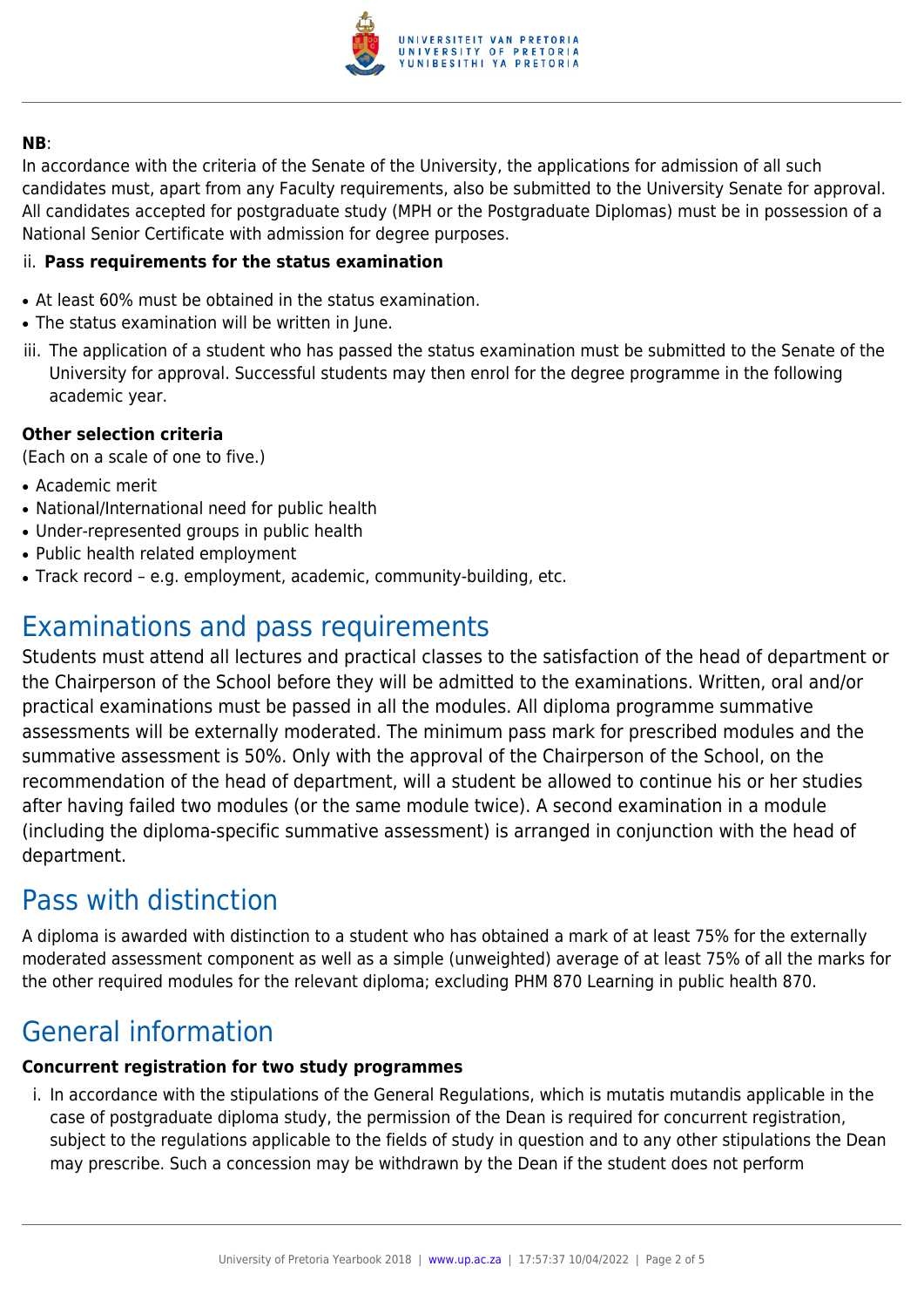

satisfactorily – all assignments and coursework must be completed on time. Concurrent registration will not be accepted as a reason for poor performance or not meeting deadlines for both study programmes.

- ii. In the case of registering concurrently for two study programmes in the School of Health Systems and Public Health and elsewhere, students must obtain the written consent of both the coordinator of their current programme and the coordinator of the second programme (or the track co-ordinator in the case of the MPH), and submit it with a substantiating letter to the School's Academic Programme Committee, for recommendation by the Chairperson of the School, after which the application is submitted to the Dean for approval.
- iii. The School of Health Systems and Public Health states that concurrent registration for two study programmes is a privilege and not a right.
- iv. Concurrent registration must be applied for annually and is granted based on academic performance in the primary degree/diploma programme. If the current field of study is a master's degree, then the second field of study can be a postgraduate diploma.
- v. If the current field of study is a postgraduate diploma, then the second field of study can be another postgraduate diploma.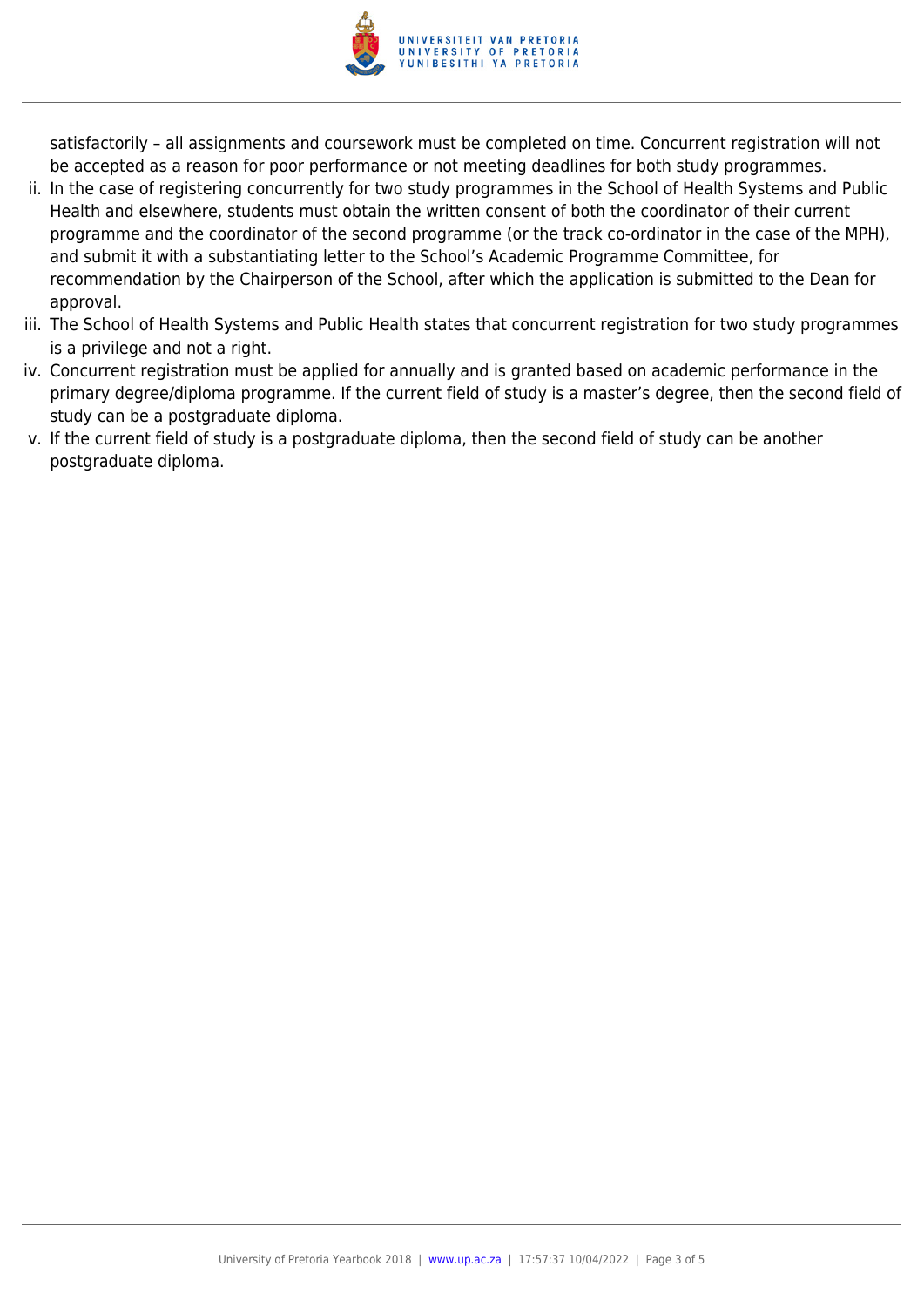

# Curriculum: Year 1

#### **Minimum credits: 120**

### **Core modules**

[Research report 772](https://www.up.ac.za/faculty-of-education/yearbooks/2018/modules/view/AHM 772) (AHM 772) - Credits: 30.00

[Complex problem-solving and negotiating, coherence and coordination 771](https://www.up.ac.za/faculty-of-education/yearbooks/2018/modules/view/CCC 771) (CCC 771) - Credits: 10.00

[Ethics and values in healthcare, organisational behaviour change and strategy in health 771](https://www.up.ac.za/faculty-of-education/yearbooks/2018/modules/view/EOC 771) (EOC 771) - Credits: 10.00

[Health system and transformation policy \(political analysis, strategy and finance options\) 771](https://www.up.ac.za/faculty-of-education/yearbooks/2018/modules/view/HPF 771) (HPF 771) - Credits: 10.00

[Health systems re-engineering including public sector centralisation and decentralisation 771](https://www.up.ac.za/faculty-of-education/yearbooks/2018/modules/view/HSR 771) (HSR 771) - Credits: 10.00

[Executive leadership in health \(including responsible leadership\) 771](https://www.up.ac.za/faculty-of-education/yearbooks/2018/modules/view/LHE 771) (LHE 771) - Credits: 10.00 [Learning in public health 773](https://www.up.ac.za/faculty-of-education/yearbooks/2018/modules/view/PHM 773) (PHM 773) - Credits: 5.00

### **Elective modules**

[Strategic human resources and management performance 772](https://www.up.ac.za/faculty-of-education/yearbooks/2018/modules/view/HRM 772) (HRM 772) - Credits: 10.00 [Health informatics, monitoring and evaluation 772](https://www.up.ac.za/faculty-of-education/yearbooks/2018/modules/view/MEH 772) (MEH 772) - Credits: 10.00 [Policy practice seminar 771](https://www.up.ac.za/faculty-of-education/yearbooks/2018/modules/view/PPS 771) (PPS 771) - Credits: 5.00 [Implementation of quality improvement modalities \(strategies\) in the health system 772](https://www.up.ac.za/faculty-of-education/yearbooks/2018/modules/view/QIM 772) (QIM 772) - Credits: 10.00

[Strategic financial management in health 771](https://www.up.ac.za/faculty-of-education/yearbooks/2018/modules/view/SFM 771) (SFM 771) - Credits: 10.00

[Strategic marketing \(and communication\) in health 771](https://www.up.ac.za/faculty-of-education/yearbooks/2018/modules/view/SMH 771) (SMH 771) - Credits: 5.00